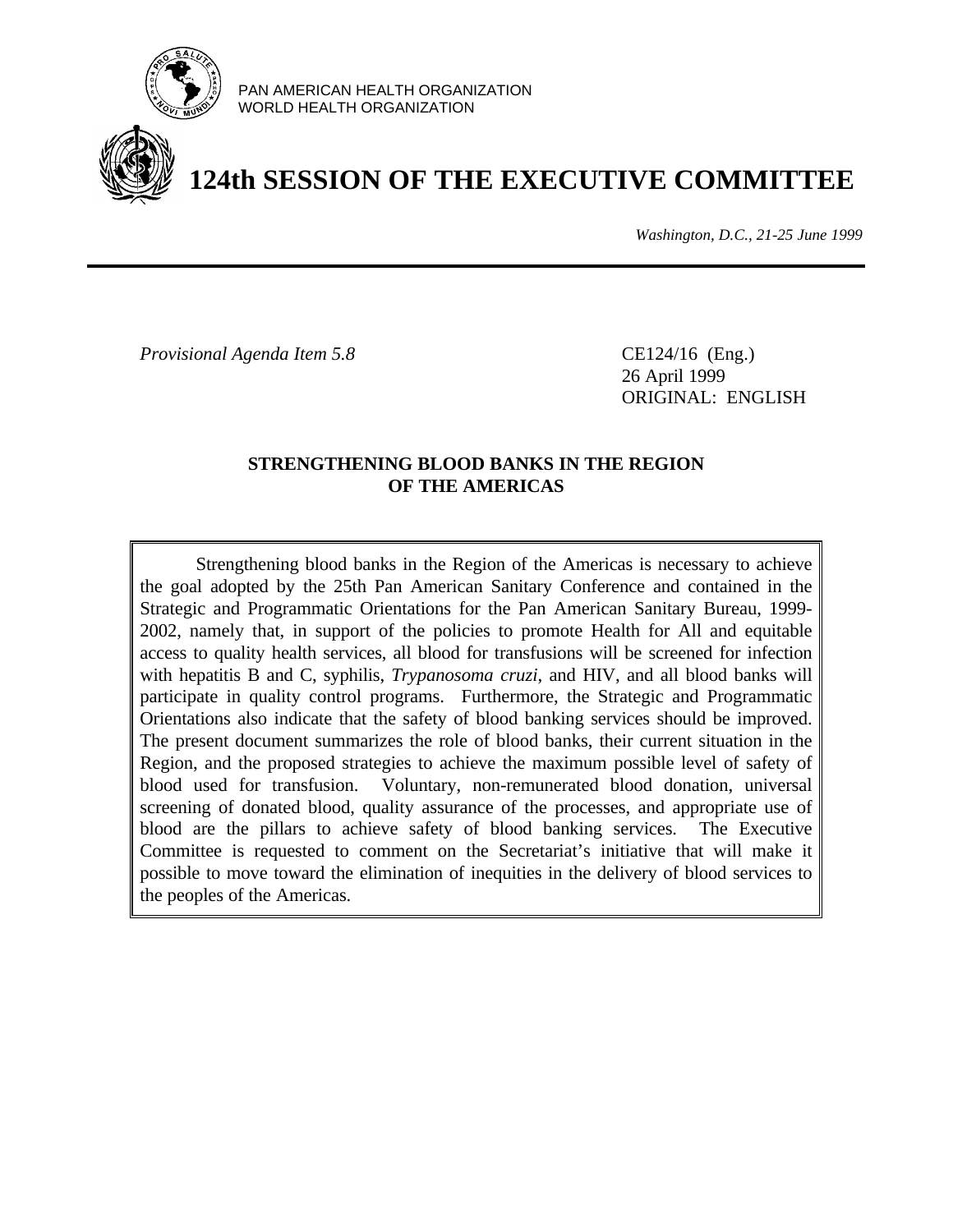## **CONTENTS**

| 5. | Strategic Partnerships and Mechanisms for Coordination with Other |
|----|-------------------------------------------------------------------|
|    |                                                                   |
|    |                                                                   |
|    |                                                                   |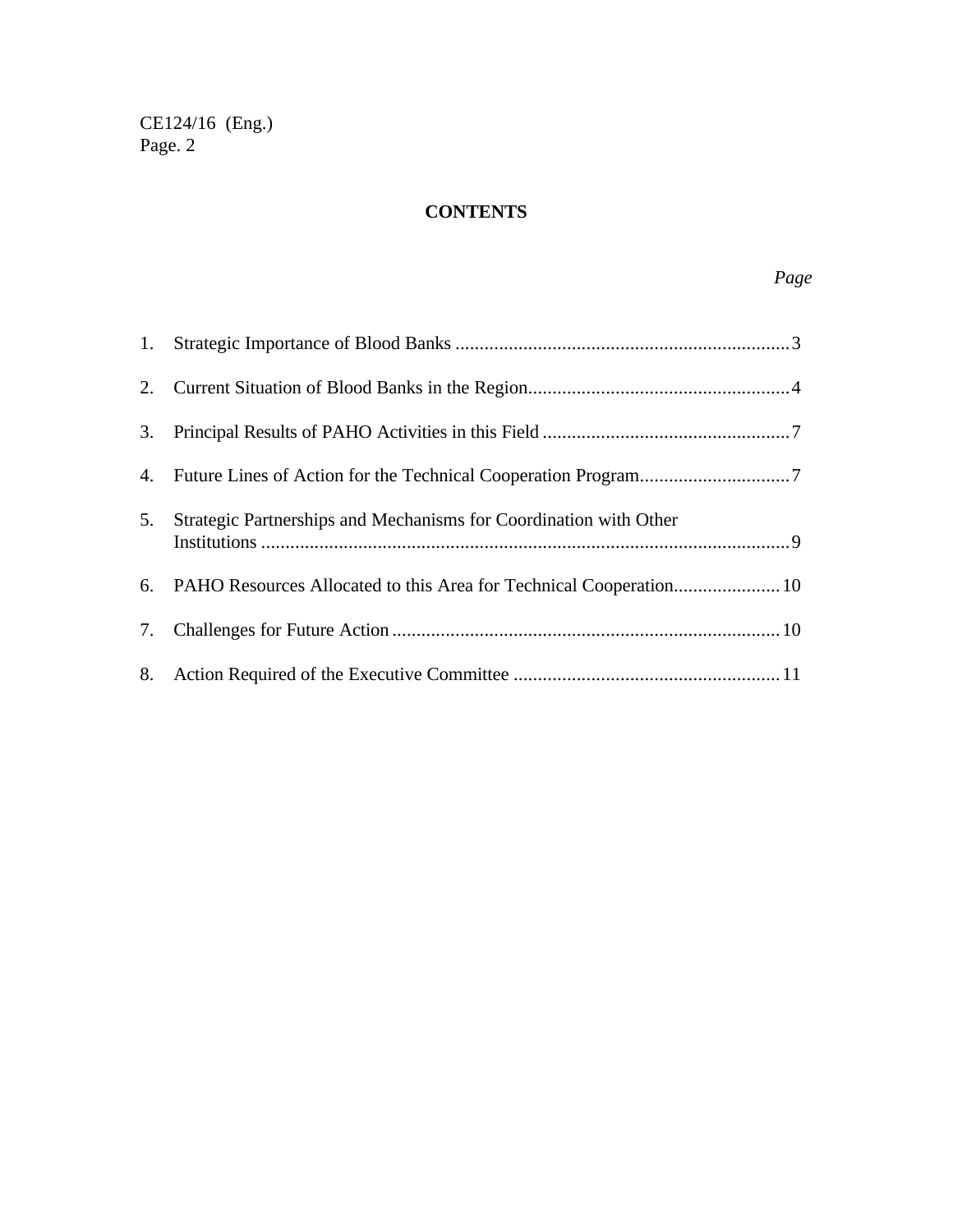#### **1. Strategic Importance of Blood Banks**

The transfusion of blood products is used in the treatment of patients with serious medical conditions that cannot be corrected with other drugs. Despite the availability of certain blood substitutes that make it possible to maintain the volume and consistency of blood, the biological activity of most of the cellular and plasmic components of human blood makes them the most efficient treatment for a wide variety of medical conditions. In general, emergencies associated with accidents or violence or with major surgery, chronic diseases, clotting disorders, or the complications of pregnancy and childbirth require the use of some blood products. For this reason, the availability in health facilities of blood products for transfusion to patients is essential for preventing mortality or major complications in seriously ill patients.

The administration of allogenic blood to patients is, in many ways, similar to organ transplantation in that the biological product is obtained from a human being who, in the majority of cases, is not genetically related to the patient and who, moreover, may have been exposed to infectious agents that can be transmitted through transfusions. In addition, blood products must retain their structural and physiological integrity, as well as their sterility, during processing and storage until they are transfused into the patient. Transfusion medicine, as a result, is based on the appropriate use of blood products that pose the minimum possible risk to the patient who receives them.

The mission of blood banks is the efficient and timely preparation of safe blood products. Their functions include the recruitment, selection, retention, education, and registry of donors, as well as the collection of blood, its processing into components, its immunohematological and serological analysis, and its storage and release in a manner that protects the donor, the patient, and blood bank personnel from the potentially adverse effects of exposure to human blood. For blood banks to fulfill their mission effectively and perform with quality in a timely and efficient manner, the ministries of health must exercise a steering role, especially in countries where blood banks are run by the social security system, nongovernmental organizations, the armed forces, or private enterprise. The existence of a national blood commission, a national technical committee, and standards and procedures facilitates harmonization of the work of blood banks.

The safety of blood products depends chiefly on the quality of the blood donors. A number of infectious agents can be transmitted through blood but, in most cases, the presence of these microorganisms in the bloodstream is associated with disease in the infected individuals, rendering them unsuitable as blood donors. However, some pathogens have a long incubation period in which the infected individuals are asymptomatic but their blood is infectious, permitting transmission of the pathogen through transfusions. Examples of such pathogens are the human immunodeficiency virus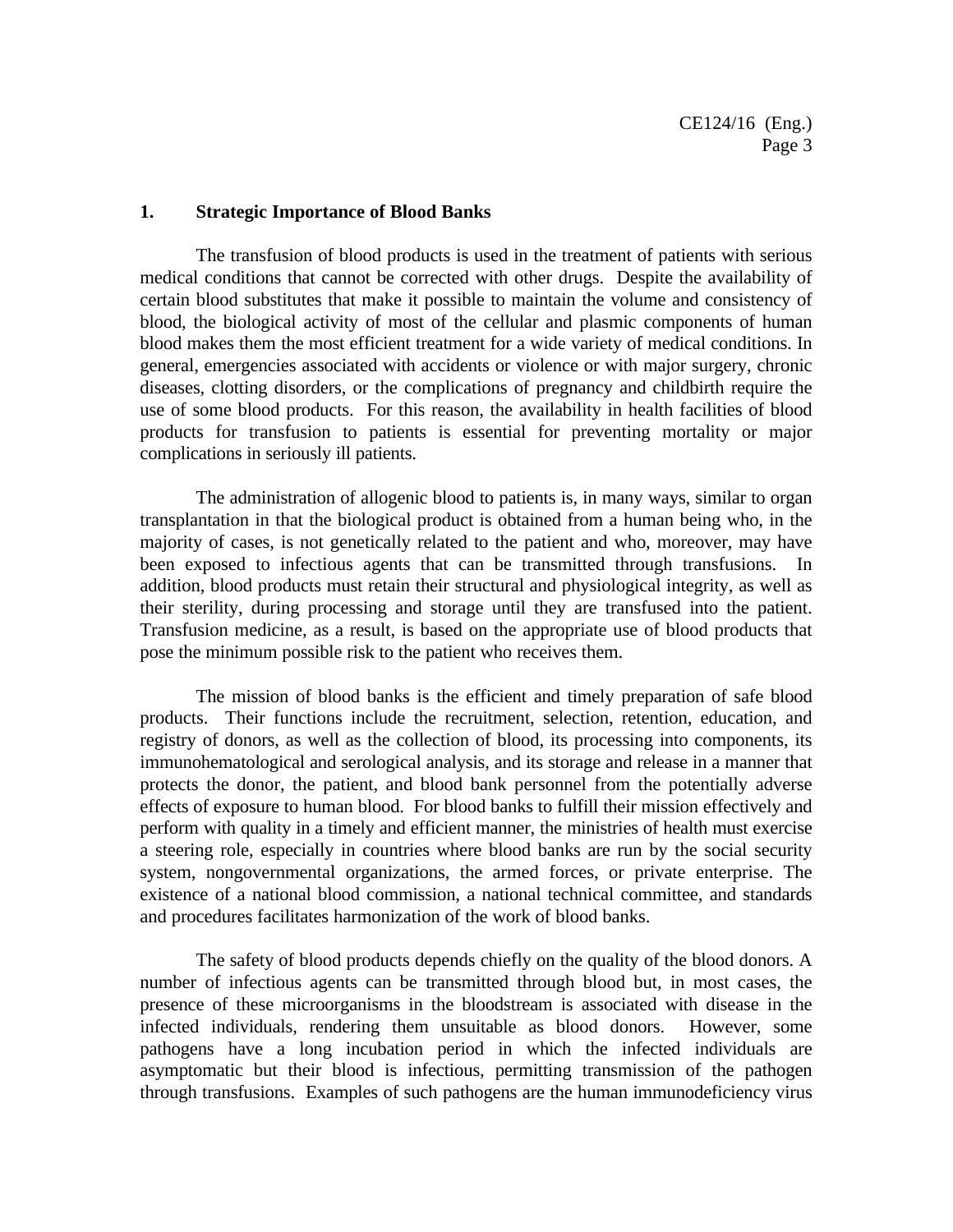(HIV), hepatitis B (HBV) and hepatitis C (HCV) viruses, human T-cell lymphotropic virus (HTLV), and *Trypanosoma cruzi*. Epidemiological studies have made it possible to identify behaviors associated with a higher risk of acquiring HIV, HBV, and HCV infections and, as a result, to reject potential donors who may be asymptomatic carriers. Since there is a time period between infection by the above-mentioned infectious agents and the appearance of markers of infection in the human body, the so called "window period", informing potential donors about this and conducting a careful interview prior to the blood donation reduces the number of donations by infected individuals. It is generally accepted that nonremunerated volunteers who donate blood repeatedly are the safest, in contrast to people who give blood for a particular patient (replacement donor) or for remuneration.

Once the blood is obtained from a donor, the blood bank should screen the units for the presence of serological markers for specific infections. Highly sensitive and specific laboratory techniques have been developed for the diagnosis of HIV, HBV, HCV, and HTLV; there is also sensitive technology available for *Trypanosoma cruzi* and syphilis. In order to minimize the probability that pathogens will be present in the donated blood, blood banks should analyze all units of blood individually, with a degree of sensitivity that eliminates false negatives. Furthermore, it is essential to safeguard the sterility of the blood, protecting it from possible contamination by microorganisms present in the skin of the donor or of the phlebotomist, or in the work environment. In this regard, the strictest standards—including aseptic techniques and the use of sterile, closed systems—should be applied, which means that procedures and results should adhere to rigorous quality control standards that include external performance evaluation, quality control measures, and audits.

Adverse reactions to blood transfusions are not limited to infections. Some genetically determined antigens present in blood products can provoke immunological and allergic reactions in patients; as a result, it is important to determine blood types and blood groups to ensure that patients receive compatible blood, especially immunodeficient patients such as newborns and cancer and transplant patients.

#### **2. Current Situation of Blood Banks in the Region**

Three markedly different situations of blood banks coexist in the Region of the Americas. The level of development of health technology in general, and of transfusion medicine in Canada and the United States is also represented in blood banking. In Canada, 17 blood centers collect approximately 1,000,000 units of blood yearly. In the United States, 688 blood banks—530 of them associated with hospitals and 158 independent centers—collected 12,602,000 units of blood in 1997. Strict national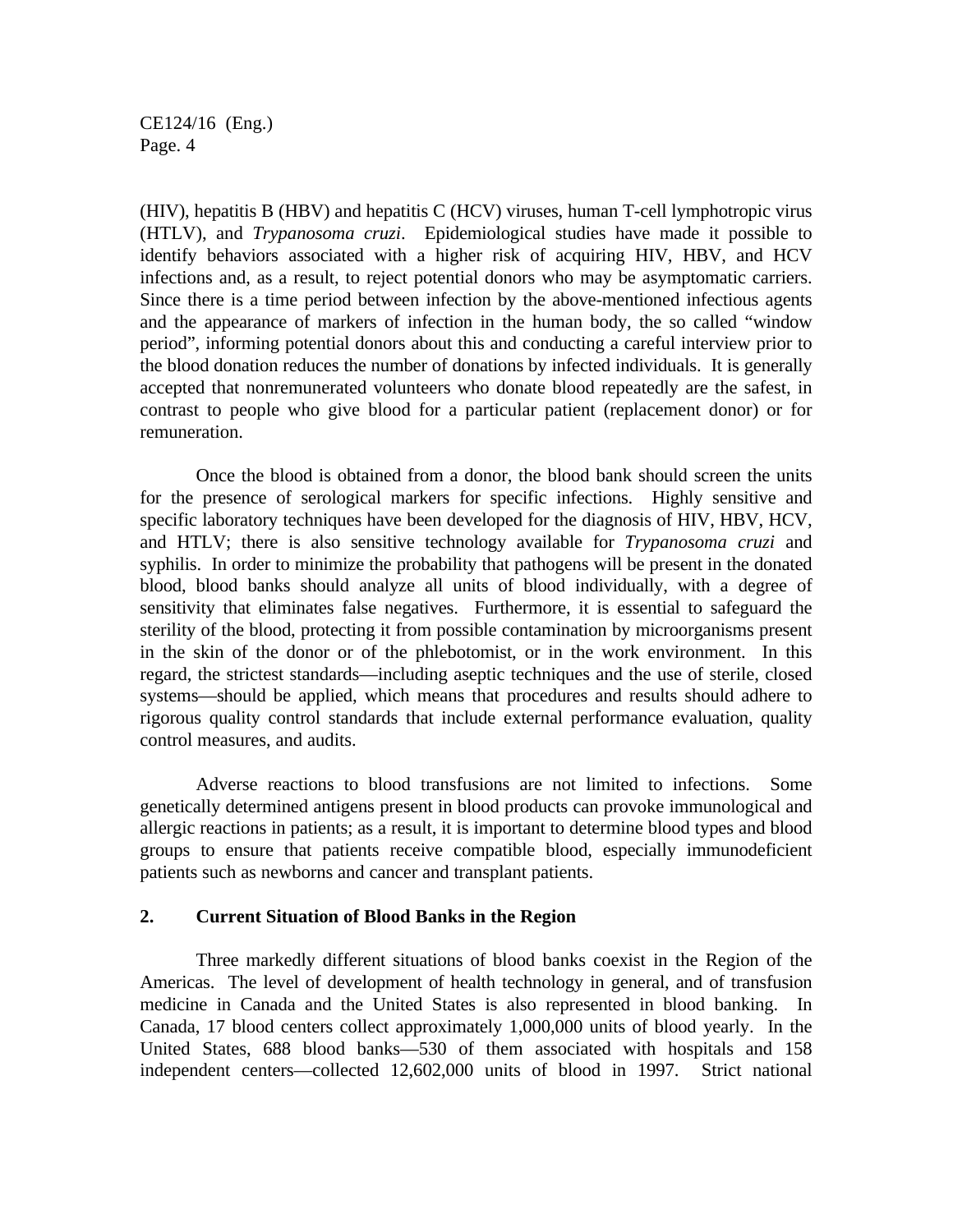standards of work exist in both countries, as well as institutional mechanisms that ensure compliance with the requirements.

There are few blood banks in the English-speaking countries of the Caribbean —often just one per country, usually located in the national reference hospitals. Belize has six blood banks, Guyana five, and Bahamas three. In Latin America, the number of blood banks ranges from 30 to 300 in the majority of the countries, with higher numbers for countries such as Brazil (1,928), Mexico (668), and Argentina (551).

Current law in all the countries of Latin America, except for El Salvador and Nicaragua, ensures that the ministries of health regulate blood bank operations, prohibits the marketing of blood and blood products, and recognizes voluntary donation as the optimal mechanism for obtaining blood. The national legal frameworks, moreover, specify the types of screening that blood banks must conduct in order to protect patients.

In general, blood banks are operated by the social security system, nongovernmental organizations such as the Red Cross, the armed forces, and private companies, in addition to the public sector. In some cases, the ministry of health has delegated functional responsibility for the blood programs to autonomous institutions that may be independent of one another and located in one province or another. In other cases, the majority of blood banks are privately operated and, as in the case of blood banks in hospitals or public health facilities, their level of complexity varies widely. This variability affects the technical and financial efficiency of the blood banks; thus, the estimated cost of processing of a unit of blood ranges from US\$ 30 to \$150. A rather significant consequence of this situation is the inequity in the quality of blood bank services and in the blood products that are transfused into patients.

In only a small proportion of countries and territories in the Region of the Americas is blood for transfusion universally obtained from voluntary, non-remunerated donors. At the national level only Aruba, with 3,100 donations in 1996; Curaçao, with 5,696; Cuba, with around 600,000/year for 1990-1997; Canada, with 1,000,000; and the United States, with 12,600,000, report 100% voluntary donations. Although some countries still acknowledge the existence of as much as 24% remunerated donors, the vast majority of the units of blood obtained in the Region comes from replacement donors. The proportions of the different donor types vary from country to country, province to province, and institution to institution, even within a single country. This situation reflects not only how proactive a role the blood banks play in educating the population, but their general capacity—including the physical plant and infrastructure—to care for those who seek to donate blood.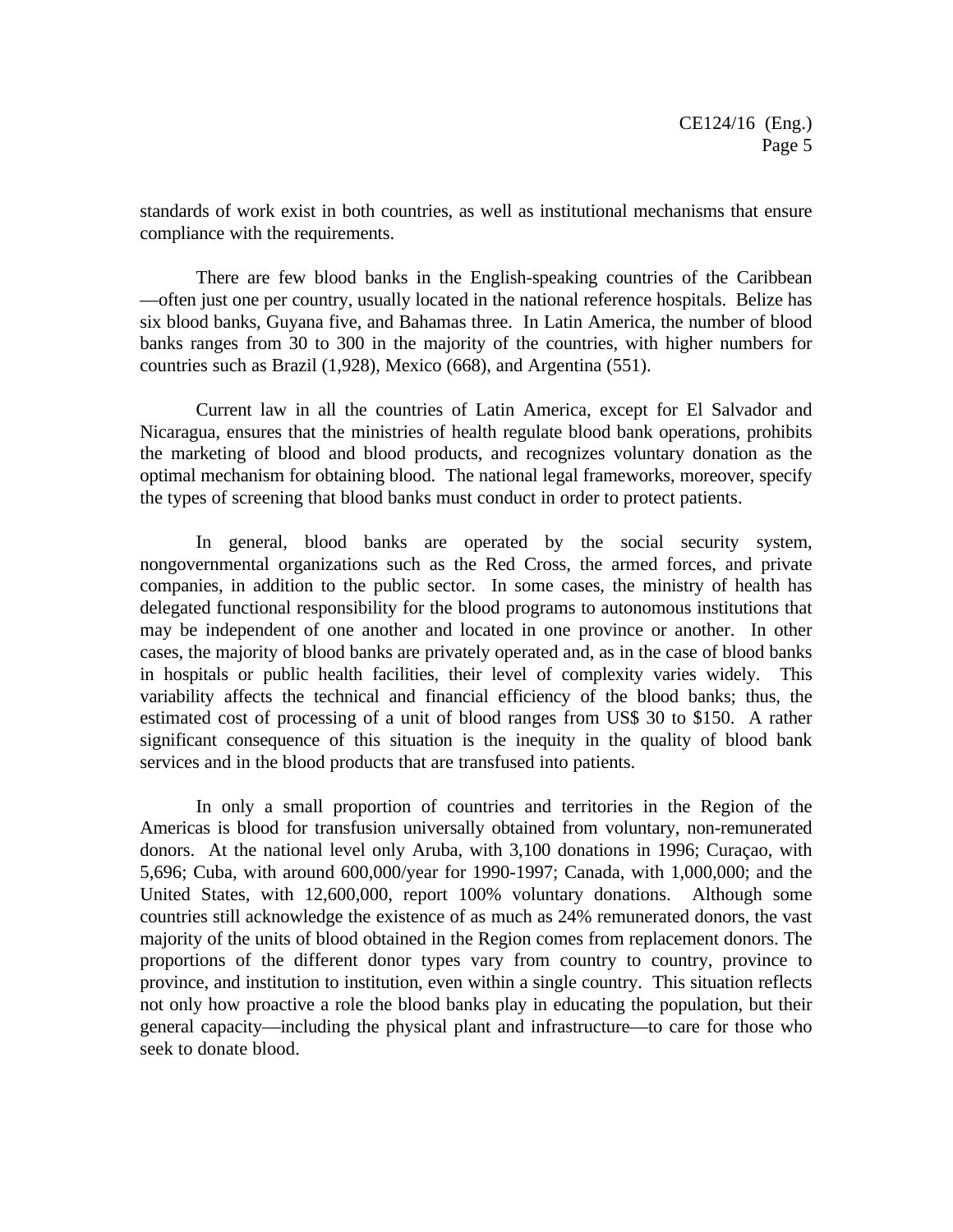The implications of blood safety are clear. The economic situations of individuals who use the blood banks to obtain income are precarious; low socioeconomic status in itself is a risk factor for acquiring infections that then can be transmitted through transfusions. Furthermore, when the motivation is economic, potential donors may deny risk behaviors and undermine the purpose of the pre-donation interview. Similarly, the pressures of family or friendship that are exerted on replacement donors do not make for optimal selection. Published data on infection markers in different types of donors in the Region of the Americas are limited. However, analysis of the national information from Ecuador for 1996 and 1997, for example, has made it possible to determine that in blood banks where 99% or more of the donors are replacement donors, the risk of finding a marker for HIV, HBV, and HCV is 17 to 58 higher times than in blood banks where less than 40% of the donors are replacement donors.

These observations reveal the importance of screening all units of blood collected by blood banks for transfusion-transmitted infections. Only 16 countries—eight in the English-speaking Caribbean, six in Latin America, Canada and the United States—report screening 100% of donated units for HIV, HBV, and HCV. The available data for the Region, excluding Canada and the United States, indicate that 99% of all units of blood collected are screened for HIV and HBV and 60% for HCV. This means that, annually, around 50,000 units are transfused that have not been screened for HIV and HBV, and around 1,500,000 that have not been screened for HCV. Knowing the proportion of units that are not screened and the rate of positive markers for infection in the fraction that is actually screened, it is possible to estimate the burden of infection associated with blood for transfusion. In 1993 it was estimated that there were 6,335 transfusion-transmitted infections with the three viruses in 12 Latin American countries. The screening situation for *T. cruzi* is very similar to that for HCV, with the added complication that it is impossible to identify donors infected with the parasite through a pre-donation interview, especially when the migration of individuals from areas endemic for Chagas' disease toward areas considered nonendemic is taken into account. It is clear, then, that in countries where serological testing is not conducted on all units of blood transfused there are blood products of a different quality—some with a higher risk of transmitting infections to patients—than can be found in blood banks in other institutions or geographical areas.

In addition to the coverage of screening for transfusion-transmitted infection, it is vitally important to consider the quality of the results of the serological testing. For example, to offset the cost of laboratory reagents, it is common practice to pool several samples when testing for HCV. This affects the sensitivity of the tests. In addition, the lack of internal quality control mechanisms for serological procedures leads to false negative results, which permits the transfusion of infectious units. Less medically significant, but with implications for the operating costs of the services, are false positives. The reference blood banks of 13 countries participate in the Regional Program for External Evaluation of Performance on Serology for Transfusion-Transmitted Infections (TTI), sponsored by PAHO. Ten countries have a similar national program.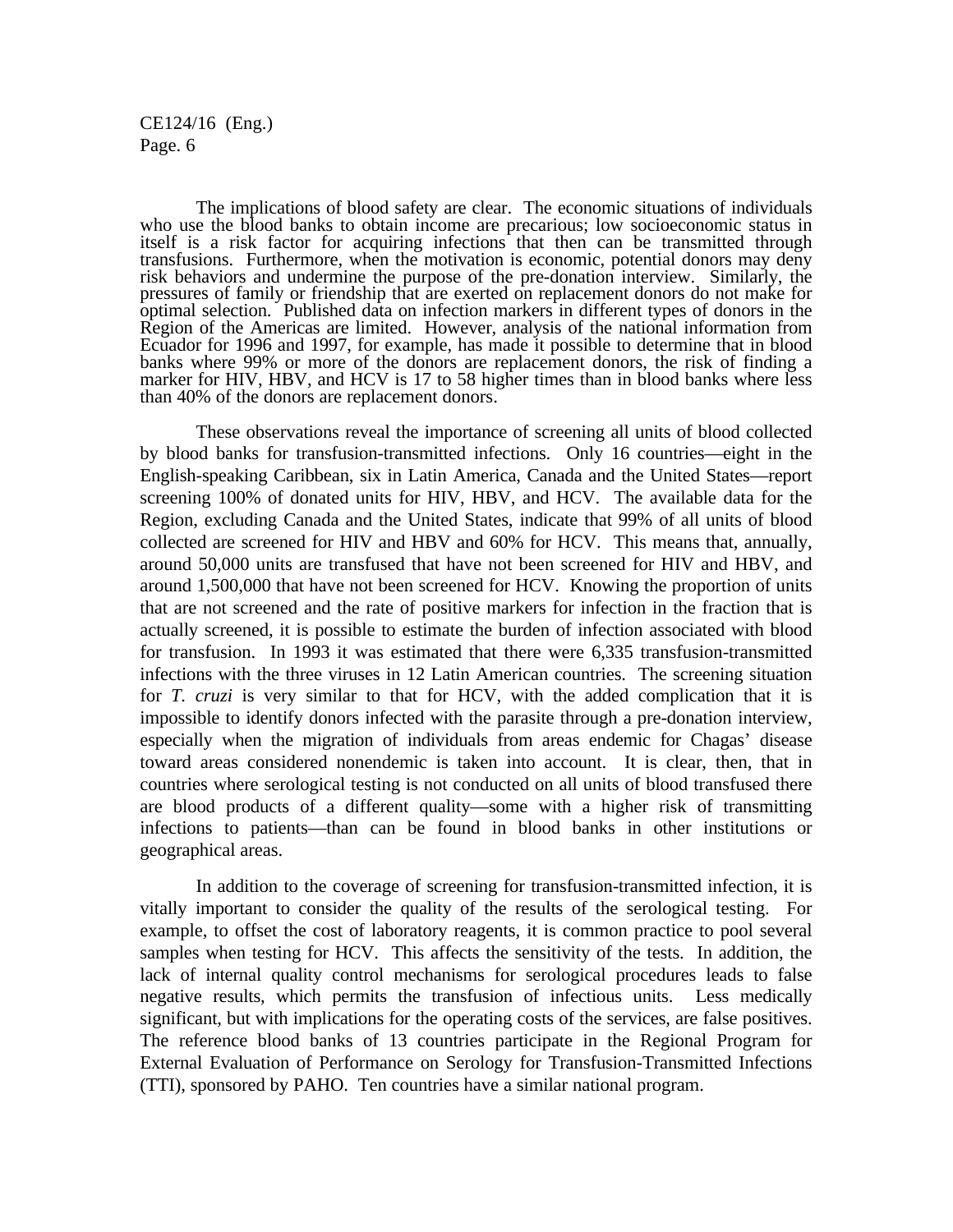#### **3. Principal Results of PAHO Activities in this Field**

As a result of PAHO's initiative, laws, regulations, and standards governing blood transfusions in the Latin American countries have been promulgated or amended. El Salvador and Nicaragua have already prepared draft legislation that will be reviewed by their respective legislatures, and that legislation is expected to be enacted soon. In several countries national blood commissions have been set up as coordinating agencies, and in others, technical committees have been formed whose objective is to stimulate discussions that will lead to the issue of regulations, guidelines, and work standards and the proposal of mechanisms that will ensure ongoing improvements in the quality of the blood banks.

Of major importance is the significant rise in the proportion of units of blood screened for HIV, HBV, HCV, and *T. cruzi* in the past four years. As a vital element, the Regional Program for External Evaluation of Performance on Serology for TTI was established, with the collaboration of the Hemocentro de São Paulo, Brazil. Thirteen countries are participating in this Program. Training for national personnel and logistical support from PAHO have made it possible to establish national programs for external evaluation of performance on serology of TTI in seven countries, using raw materials that can be obtained locally at no additional cost. Without a doubt, these actions have reduced the number of TTI throughout the Region. As a complement to this, in the area of in-service human resources education, the Distance Learning Program on Safe Blood and Blood Products has been set up in 11 countries, using materials developed by WHO and translated into Spanish by Latin American professionals. The implementation of national information systems has made it possible to evaluate the progress of the activities in each country and to identify priority areas for intervention.

#### **4. Future Lines of Action for the Technical Cooperation Program**

The strengthening of blood banks in the Region of the Americas will remain a collaborative effort among the PAHO Regional Programs on Laboratory and Blood Services, Communicable Diseases, AIDS/Sexually Transmitted Diseases, and Public Policy and Health. With this approach the regional goals adopted by the 25th Pan American Sanitary Conference and contained in the Strategic and Programmatic Orientations for 1999-2002 in the areas of health policies and systems, health systems and services development, and disease prevention and control will be pursued.

In support of the policies to promote health for all and equitable access to quality health services, efforts will give priority to ensuring that 100% of the units of blood collected for transfusion in the Region are screened for the presence of HIV, HBV, HCV, and syphilis markers. Screening for *Trypanosoma cruzi* will be conducted in all units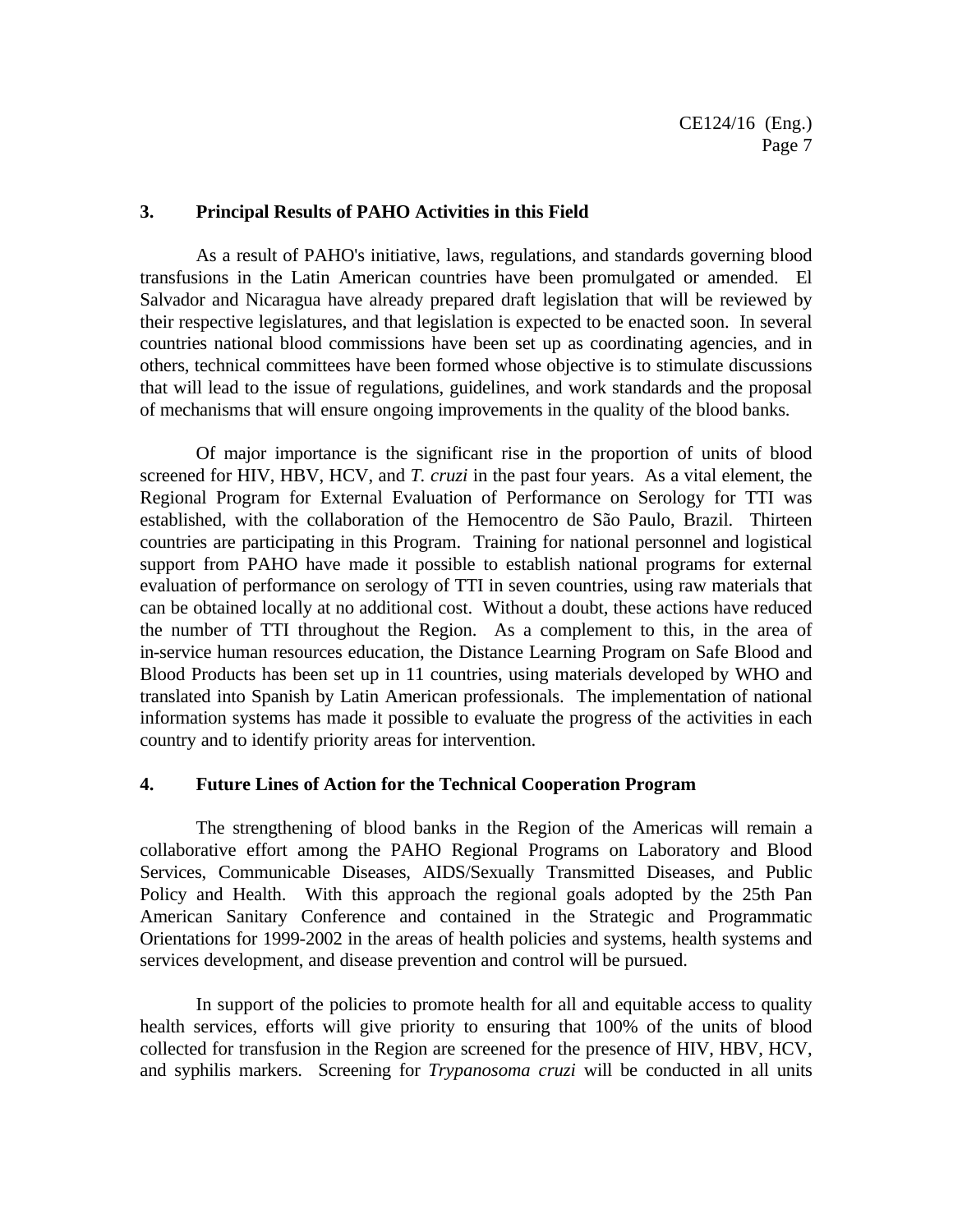collected in geographical areas where there is a risk of its transmission by transfusion, whether endemic areas or areas where significant numbers of infected individuals have migrated.

The most important consideration in this regard is the financial and technical efficiency of the laboratory screening processes. In the English-speaking Caribbean countries where there is only one blood bank per country, screening of blood units should be done in coordination with the hospital diagnostic laboratory service. Records, however, must be kept separated in the two services, to allow for easy identification of positive donors, for the analyses of resource needs and of operational costs. In Latin America, efforts should be directed towards the reduction of the number of centers that perform screening tests. Blood banks that analyze blood units should be chosen on the basis of location, and infrastructure, and taking population and geographic aspects into consideration. Proper logistical steps should also be made to ensure timely and acceptable shipping of samples, strict traceability of incoming specimens, and timely and accurate communication of results. Important aspects to consider are the procurement of reagents, the availability of equipment, the level of staff training, and general aspects of quality assurance.

In order to guarantee the accuracy of the results of serological screening, the Regional Program for External Evaluation of Performance of ITT Serology will be strengthened to ensure the participation of the national reference blood banks of all the countries. Moreover, the development of national quality assurance programs will be promoted and supported to ensure that the reference blood banks have the technical and administrative capacity to establish the national programs for external evaluation of performance on serology of TTI, so that every blood bank in the Region will routinely participate in this activity. The national programs will be complemented with internal quality control measures, including the preparation and updating of procedure manuals.

It is necessary to consider the steering role of the ministry of health and the need to assure the quality of blood bank services in all sectors. National norms for blood banks should specifically include the requirement for blood banks from every sector to participate in programs of external evaluation of performance. Financial and technical resources should be provided to support those programs. Quality assurance activities and personnel should be completely independent from operational functions, with the responsible institution having sufficient authority to enforce remedial measures. In the English-speaking Caribbean countries, a subregional approach is warranted because of the small number of national blood banks.

Assistance will be provided for the in-service training of health workers, primarily through the Distance Learning Program and the "Safe Blood and Blood Products"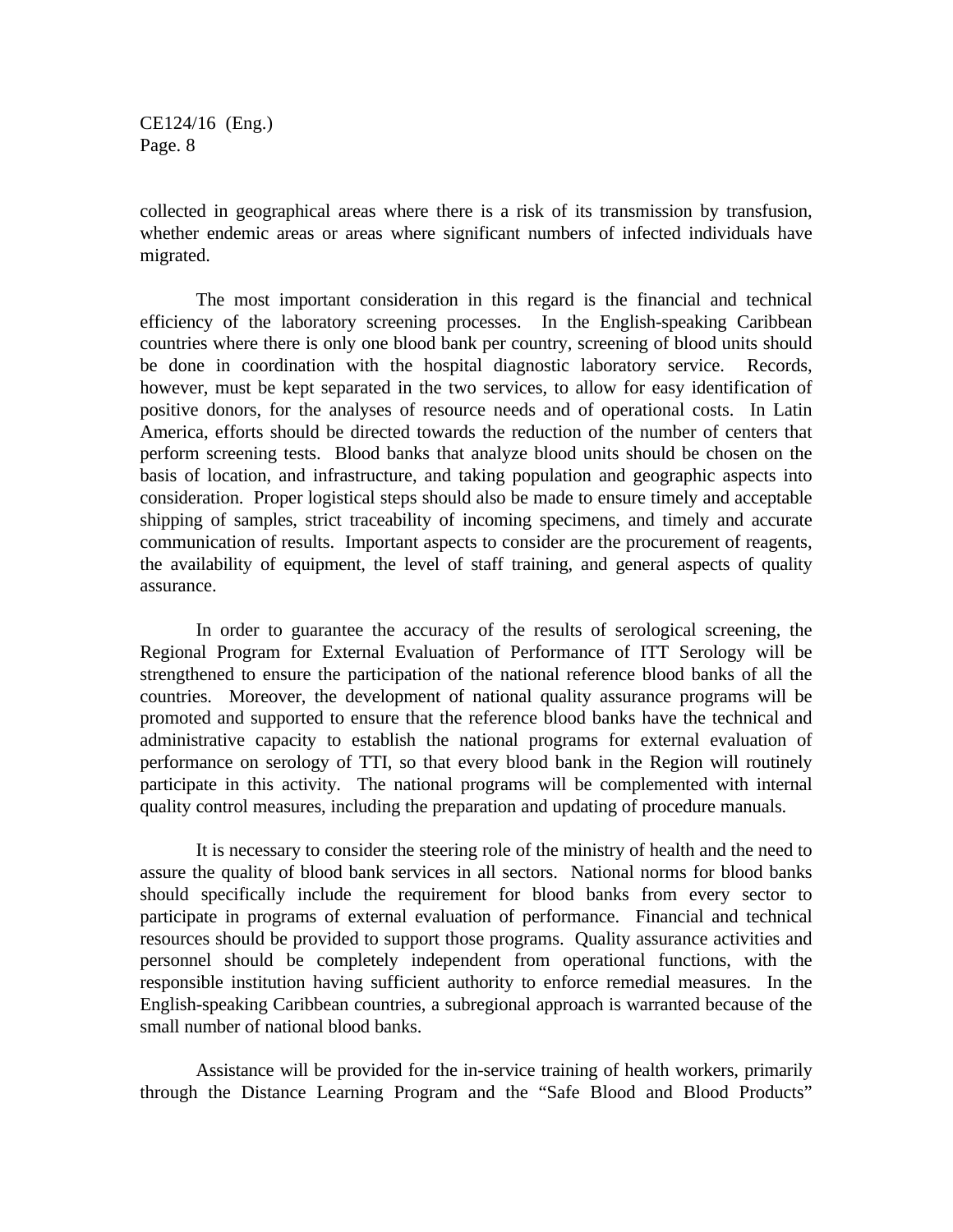modules published by WHO. In this way an effort will be made to reach the staff of all blood banks in the Region. It is appropriate to involve academic institutions that are responsible for the training of health personnel and that may also have experience with distance learning activities. Professional associations should also participate in order to guarantee that the training reaches physicians, nurses, laboratorians, and those who attend blood donors, and to ensure validated certification of trainees.

Activities will be fostered to promote voluntary, nonremunerated, repeated blood donation. These activities should encourage countries to develop national blood donation programs with appropriate contents for educating the population and health workers and strengthening the technical areas and infrastructure devoted to the care of blood donors.

Although national regulations clearly emphasize voluntary donation as vitally important for the safety of blood for transfusion, regional practices are not consistent with this position. The first responsibility of the health sector is to ensure that the donation areas are accessible, comfortable and safe, and also permit confidentiality and are open with a donor-friendly schedule. Secondly, it is of vital importance that the common practice of requiring replacement donation be terminated. Thirdly, the training of personnel should emphasize their responsibility regarding the protection of the donor and related information. National programs of voluntary donation should involve other sectors, such as education and labor, and mass media communicators.

At the country level, an analysis of the costs involved in producing blood products for transfusion will be promoted to improve equity, efficiency, and effectiveness in the allocation and use of resources. In this regard, it is necessary to determine how blood and its products are used in the clinical settings. The misuse and abuse of transfusions contributes to elevated costs, as does the discarding of expired units.

#### **5. Strategic Partnerships and Mechanisms for Coordination with Other Institutions**

In order to strengthen external performance evaluation activities at the regional level, the following institutions will collaborate: the PAHO/WHO Collaborating Center for Reference on Quality Control of Blood Bank Serology of São Paulo, Brazil; the Blood Bank of the Balearic Islands; and the Caribbean Epidemiology Center (CAREC) in Trinidad and Tobago. At the national level, interinstitutional collaboration will be expanded to include the social security systems, the national health institutes, local Red Cross institutions, and the private sector, in addition to the ministry of health in its steering role. Other aspects of the quality assurance programs, such as internal control measures and audits, will be strengthened with the support of academic institutions and professional associations. At the Regional level work will continue with the Ibero-American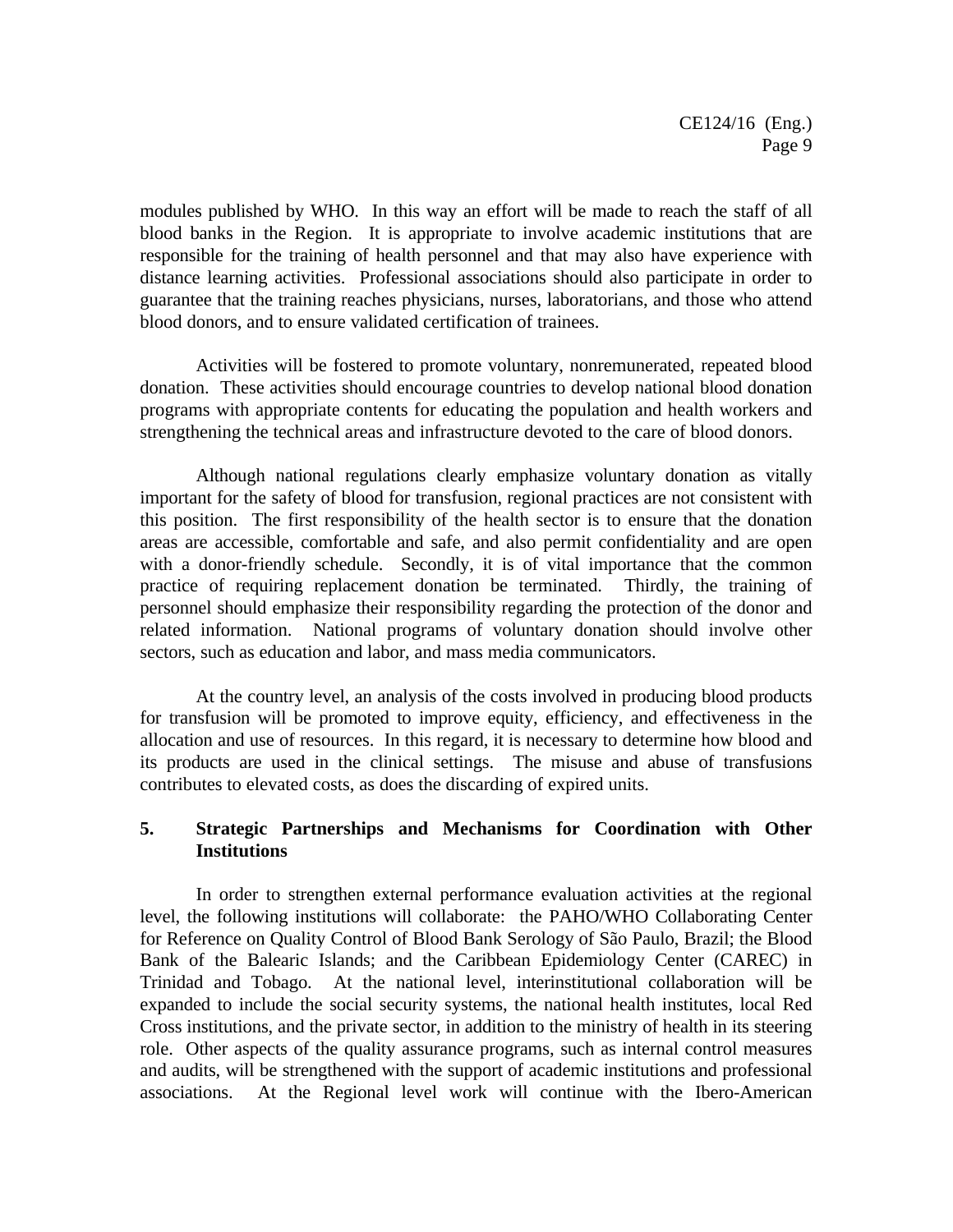Collaborative Group for Transfusion Medicine, an umbrella group for professional associations, and the American Association of Blood Banks (AABB). Efforts in the countries will be made in collaboration with the professional associations. PAHO, moreover, will continue to promote technical cooperation among countries, especially in areas related to the regulation and implementation of quality assurance programs and human resources education.

With respect to training, the cooperation of academic institutions and professional associations will be promoted to ensure the continuity of the educational activities.

In order to promote voluntary blood donation, PAHO will work at the regional level with the International Federation of Red Cross and Red Crescent Societies. At the country level it will be necessary to collaborate with academic institutions, professional associations, and the communications media, in addition to the conventional actors in the blood banks.

#### **6. PAHO Resources Allocated to this Area for Technical Cooperation**

The Regional Adviser on Laboratory and Blood Services in the Division of Health Systems and Services Development, Program on Essential Drugs and Technology (HSE/LAB) deals with matters related to blood banks and diagnostic laboratories. This adviser is the focal point for activities to strengthen the Region's blood banks. Blood bank activities have been planned, carried out, and evaluated in collaboration with the Communicable Diseases and AIDS/STD programs of PAHO that assign staff to this area on a part-time basis at the regional and country level through the PAHO/WHO Representative Offices. In February 1999, the Director of PAHO appointed an interprogrammatic committee to undertake the activities related to blood safety. The regional programs currently have regular budgetary resources and "over-the-ceiling" allocations (OTC) of \$150,000 per years. In order to implement future lines of action to respond to the needs of the countries of the Region, it will be necessary to seek additional support.

#### **7. Challenges for Future Action**

Screening the units of blood collected for HIV, HBV, HCV, *T. cruzi*, and syphilis requires sufficient resources (personnel, equipment, and reagents) of appropriate quality in all the centers that conduct serological testing in each country. The first factor that must be considered is adequate procurement and use of diagnostic reagents by blood banks in the different sectors, institutions, and geographical and political units. It will be necessary to develop strategies and mechanisms that ensure the efficiency of the economic investment in the serological screening as well as the implementation of national quality